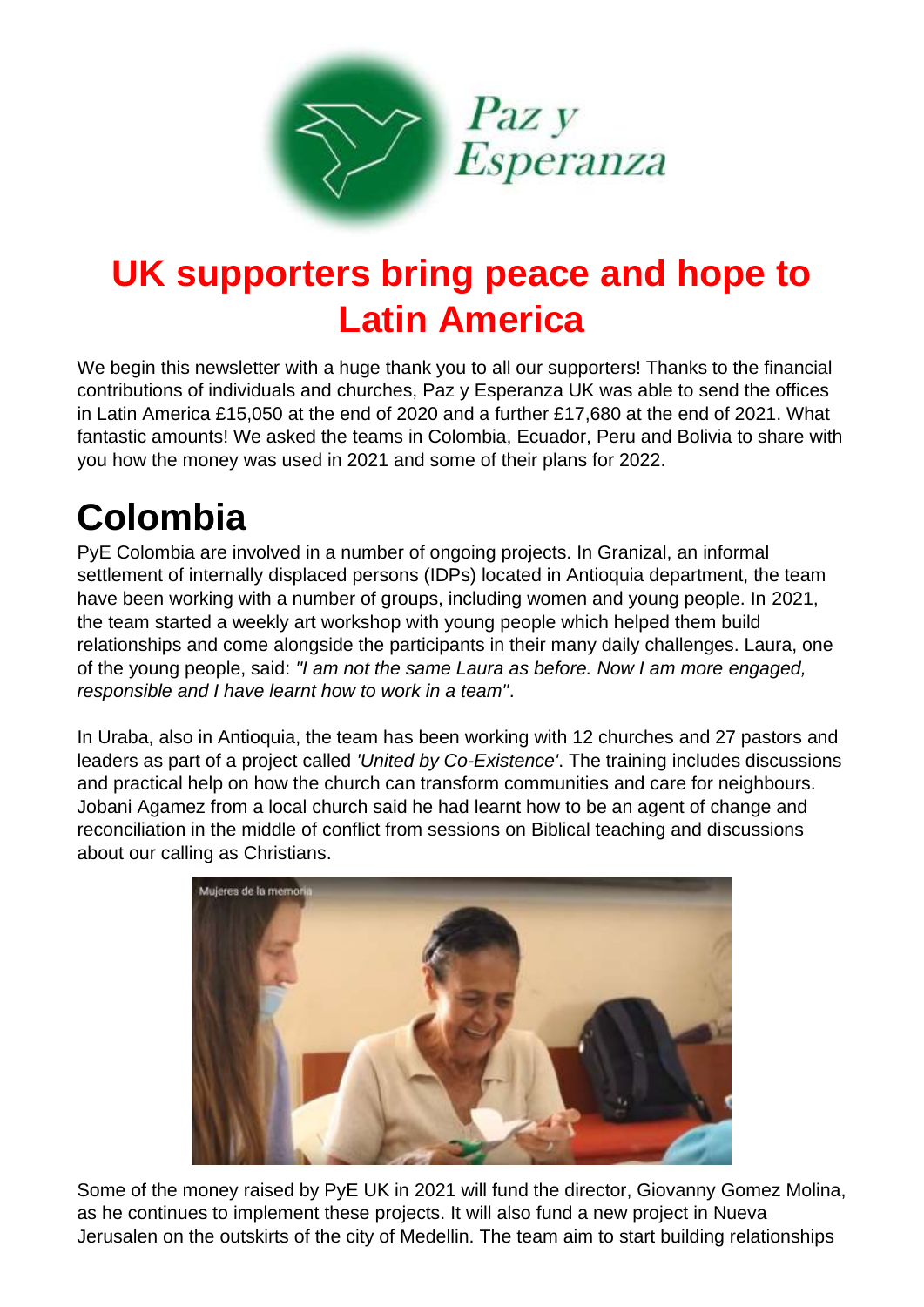with churches and community leaders. Most of the 4,500 families living there lack basic amenities and are displaced people or economic migrants.

#### **Peru**

In Peru, one of the main objectives of the team is to support the victims of the armed conflict which occurred in the country between 1980 and 2000. The team was able to hire lawyer Milton Campos in 2021 using the money sent by PyE UK to help with the legal processes in three cases. One of the cases began in Callqui in Ayacucho region on 1 August 1984. Six men were murdered by an army patrol while they were at church. There have been legal cases brought against five of the military involved in the murders. On 21 July 2021, the leader of the patrol, Luis Alberto Celis Checa, was sentenced to ten years in prison. The PyE lawyer is helping the families of the six victims to get compensation from the Peruvian state and also bring those who were high up in the military in Ayacucho in 1984 to justice.

In a second case, PyE is helping support the families of 123 victims killed by armed forces in Putis in Ayacucho in 1984. The hearings began last year and will continue during 2022. The money allocated to PyE Peru for 2022 will continue to help bring justice to the people who have been seeking resolution for decades.



#### **Ecuador**

The 'Healthy Families, Free from Violence' project continues to be developed by the team in Ecuador in north-eastern Guayaquil where many vulnerable people, including Venezuelan migrants, live. Some of the workshops on offer to the community include one which focuses on what the Bible teaches about masculinity and another which teaches people their rights in the face of psychological and physical domestic violence. In 2021, the team offered 30 sessions with psychologists to victims of violence as well as English lessons to community members. It also trained church leaders on how to help their congregations, especially those who are suffering from violence.

Mixcis Cortes, one of the women who participated in a course on the rights of women said: *"I didn't know that women have sexual rights. I really enjoyed the talks and I want to know more."* A church leader from the community, Oscar Andrade said that many of the children in the area experience violence in their homes and the training helped him as a pastor to understand their rights and ways they can help practically.